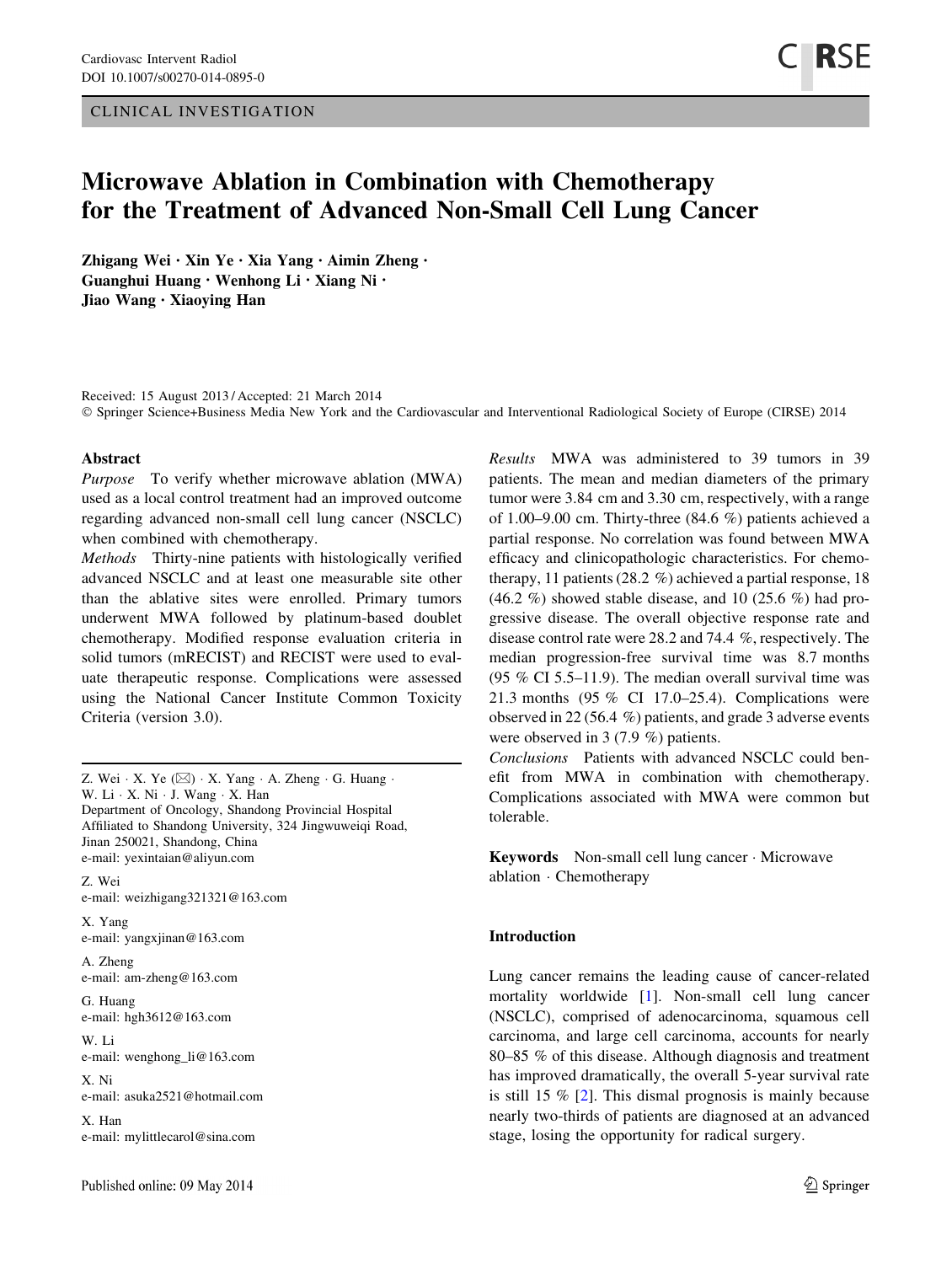Epidermal growth factor receptor tyrosine kinase inhibitors (EGFR-TKIs) and anaplastic lymphoma kinase (ALK) inhibitor (crizotinib) have dramatically improved the response and progression-free survival (PFS) times of NSCLC patients harboring EGFR-sensitive mutations [\[3](#page-6-0)– [7](#page-6-0)] and the echinoderm microtubule-associated protein like-4 (EML4)-ALK fusion gene [\[8](#page-6-0), [9](#page-6-0)]. However, for patients without these sensitive gene exchanges chemotherapy, particularly platinum-based doublet chemotherapy, is still the mainstay of treatment.

Microwave ablation (MWA) as a local tumor control treatment has been applied recently. This modality involves the use of electromagnetic waves to produce tissue-heating effects. The microwave energy spectrum has a very high frequency between 300 MHz and 300 GHz, which results in a large zone of active heating [\[10](#page-6-0)]. Once the temperature of the ablation zone reaches  $65-160$  °C, coagulation necrosis will occur. Several studies have demonstrated that MWA could be an alternative approach for early-stage NSCLC patients who are high-risk for surgery [[11–13\]](#page-6-0).

However, no reports have explored whether MWA treatment of primary tumors, as an adjuvant to platinumbased doublet chemotherapy, could improve the response and survival of advanced NSCLC patients. We conducted this retrospective study with the objective of assessing the efficacy and safety of MWA in combination with chemotherapy for the treatment of advanced NSCLC.

#### Materials and Methods

## Inclusion and Exclusion Criteria

Patients with histologically verified stage IIIB or IV NSCLC were included in this study. They all received microwave ablation in combination with platinum-based doublet chemotherapy and had at least one measurable site besides the ablative sites. Other inclusion criteria were as follows: age  $\geq 18$  years; an Eastern Cooperative Oncology Group (ECOG) performance status of 0–2; and adequate hepatic, renal, and hematologic function. Patients with the following characteristics were excluded: a life expectancy of 3 months; symptomatic brain metastases; the occurrence of other malignant tumors within the past 5 years; and prior percutaneous thermal ablation or chemotherapy. The study was approved by the Research Ethics Committee of the Institute of Shandong Provincial Hospital affiliated to Shandong University. Written, informed consent was obtained from all patients.

## Clinical Data

From February 2010 to January 2013, 69 lung cancer patients who received MWA combined with doublet

Table 1 Clinicopathologic characteristics of the 39 NSCLC patients

| Characteristics    | Number of patients |      |
|--------------------|--------------------|------|
| Gender             |                    |      |
| Male               | 22                 | 56.4 |
| Female             | 17                 | 43.6 |
| Average age (year) | 57 (35-88)         |      |
| Smoking history    |                    |      |
| <b>Smokers</b>     | 19                 | 48.7 |
| <b>Nonsmokers</b>  | 20                 | 51.3 |
| Pathology          |                    |      |
| <b>ADC</b>         | 27                 | 69.2 |
| Non-ADC            | 12                 | 30.8 |
| Stage              |                    |      |
| IV                 | 35                 | 89.7 |
| <b>IIIB</b>        | $\overline{4}$     | 10.3 |
| <b>ECOG</b>        |                    |      |
| $0 - 1$            | 36                 | 92.3 |
| $\overline{2}$     | 3                  | 7.7  |
| Weight loss        |                    |      |
| $\geq$ 5 %         | 8                  | 20.5 |
| $<$ 5 %            | 31                 | 79.5 |
| Tumor size (cm)    |                    |      |
| $\geq$ 3           | 21                 | 53.8 |
| $<$ 3              | 18                 | 46.2 |

chemotherapy were screened. Thirty patients were excluded. Among them, 20 patients had stage I-II disease, 5 had received prior anticancer therapies, and 5 had small cell lung cancer. Of the 39 patients enrolled, 22 (56.4 %) were men with a mean age of 57 (range 35–88) years; 19  $(48.7\%)$  were former or current smokers, 27 (69.2 %) had adenocarcinoma, 35 (89.7 %) had stage IV disease, 36 (92.3 %) had an ECOG of 0–1, 31 (79.5 %) had experienced weight loss 5 %, 21 (53.8 %) had a tumor size  $\geq$  3 cm, and 7 had recurrence after radical surgery. A total of 39 lung nodular lesions from 39 patients were detected using CT. The baseline characteristics of the 39 enrolled patients are detailed in Table 1.

Among the 39 patients, primary tumors in the right lung were observed in 24 patients. The mean and median tumor diameters were 3.84 and 3.30 cm respectively, with a range of 1.00–9.00 cm. Twenty-eight patients had lymph node metastases and 35 had distant metastases. The lung, bone, pleural, and pericardium were the common metastatic sites. Table [2](#page-2-0) details the characteristics of the disease.

## MWA Procedure

A GE-lightspeed 64 V spiral CT machine was used for the scanning of all patients. The MWA instrument used was a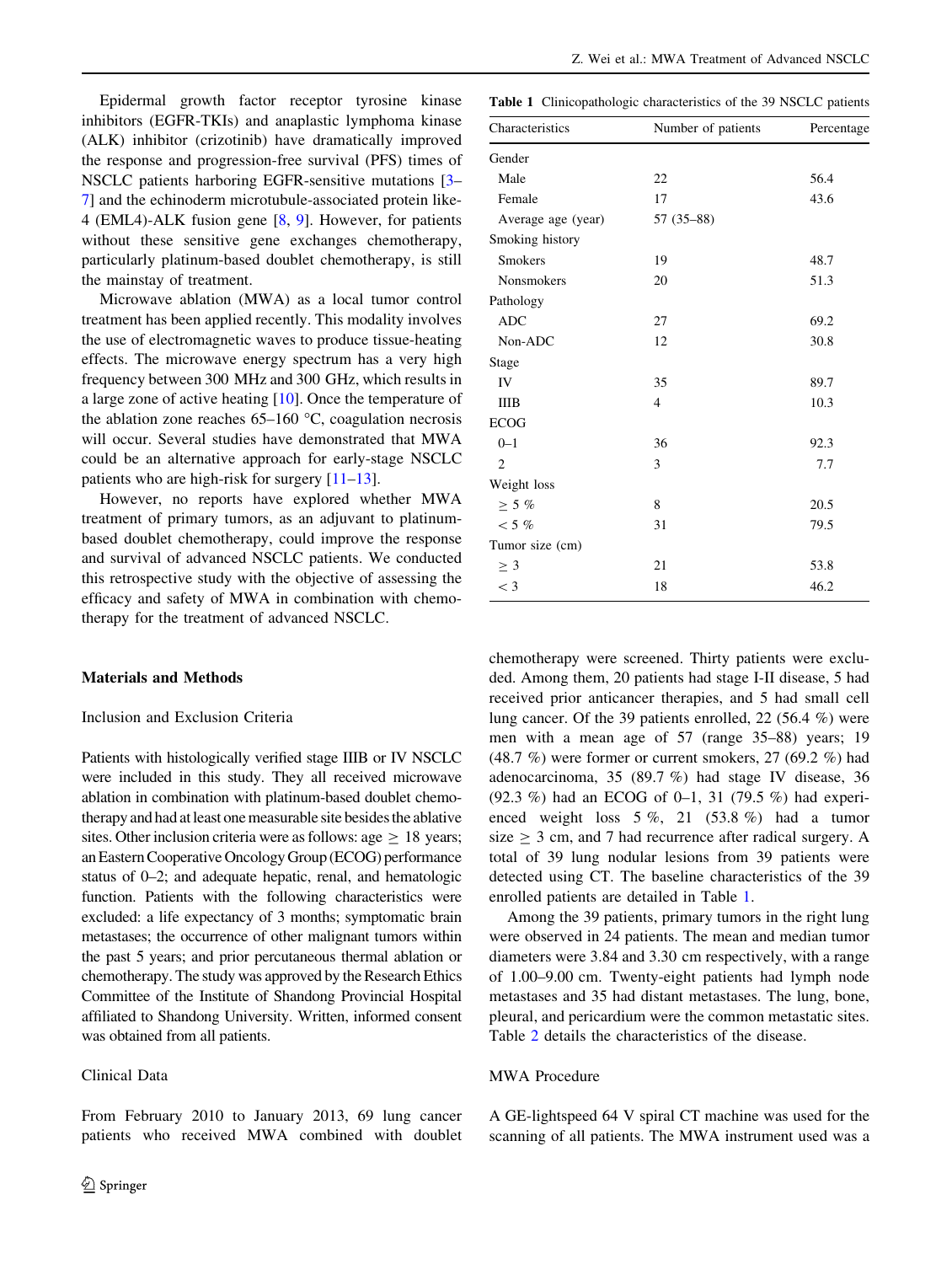#### <span id="page-2-0"></span>Table 2 Characteristics of the disease

| Characteristics             | Number<br>of patients | Percentage |
|-----------------------------|-----------------------|------------|
| Primary tumor sites         |                       |            |
| Right upper lobe            | 15                    | 38.5       |
| Right middle lobe           | 4                     | 10.2       |
| Right lower lobe            | 5                     | 12.8       |
| Left upper lobe             | 9                     | 23.1       |
| Left lower lobe             | 6                     | 15.4       |
| Primary tumor size          |                       |            |
| Median (cm)                 | 3.30                  |            |
| Mean (cm)                   | 3.84                  |            |
| Range (cm)                  | $1.00 - 9.00$         |            |
| Lymph node metastases       |                       |            |
| Yes                         | 28                    | 71.8       |
| N <sub>0</sub>              | 11                    | 28.2       |
| Distant metastasis location |                       |            |
| Lung                        | 6                     | 15.4       |
| Liver                       | $\overline{4}$        | 10.3       |
| Bone                        | 9                     | 23.1       |
| <b>Brain</b>                | 3                     | 7.7        |
| Adrenal                     | 5                     | 12.8       |
| Pleura                      | 11                    | 28.2       |
| Pericardium                 | 6                     | 15.4       |
| Other sites                 | 4                     | 10.3       |
| Distant metastases          |                       |            |
| N <sub>0</sub>              | $\overline{4}$        | 10.3       |
| One site                    | 17                    | 43.6       |
| Two or three sites          | 18                    | 46.2       |

MTC-3C (YZB 1408-2003. No: SFDA (III) 20073251059: Nanjing Qiya Medical Equipment Co., Jiangsu, China). The microwave emission frequency was  $2,450 \pm 50$  MHz, and output level adjustable continuous wave ranged between 0 and 100 W. The microwave antenna had an effective length of 100–180 mm and an outside diameter of 14–20 G, with a long tapered pointed end; a water circulation cooling system was used to reduce the surface temperature of the antenna. MWA with an output of 60–80 W has an ablative zone of nearly  $3.5 \times 3$  cm<sup>2</sup>. For tumors 3.5 cm, the ablation was conducted in several positions with an ablative needle. Local anesthesia and preemptive analgesia were used [\[14](#page-6-0)]. Preoperative localization was confirmed by observation of CT images and patient movement into different positions. After the achievement of satisfactory anesthesia, the MWA procedure was performed by cutting the skin at the punctured point, puncturing the ablation microwave antenna through the deeper layers of tissue to the nodular lesion; this was performed according to the preoperative-planned channel, with the puncture depth as the preoperative-planned "targetskin distance.'' MWA could be performed after the cold circulating pipes and circulating pumps had been connected to the MWA antenna and MWA machine with a cable. After this procedure, the microwave ablation antenna was extracted, local disinfection was performed, and a bandage was used to seal the wound. CT scan was performed immediately after MWA had taken place to observe the size, shape relation organs close to the nodular lesion, as well as to determine if there were any signs of pneumothorax, bleeding, or other problems. The proposed ablative margin was 0.5 cm.

# Chemotherapy

All patients were treated with MWA, followed by chemotherapy during the subsequent 7 days. The protocol was broadly in accordance with the sequence of radiofrequency ablation combined with chemotherapy used in the treatment of advanced NSCLC. The chemotherapy regimens included gemcitabine  $(1,250 \text{ mg/m}^2)$  on days 1 and 8, or docetaxel (75 mg/m<sup>2</sup>) on day 1, or pemetrexed (500 mg/ m<sup>2</sup>) on day 1. Platinum-based doublet chemotherapies involved the combination of the former three anticancer drugs with cisplatin  $(75 \text{ mg/m}^2)$  on days 1 and 2 or carboplatin with an area under curve of 5 on day 1. All regimens were repeated every 3 weeks. Up to six cycles of chemotherapy were administered.

## Follow-up Schedule

At 48 h and 1, 3, 6, 9, and 12 months after MWA patients received a CT scan to assess their response to treatment and to identify adverse events; the CT scan taken after 1 month of MWA was used as the baseline scan for evaluation of the response to treatment. The assessment of response to chemotherapy was conducted every two cycles. For patients who completed the established regimens, followup was performed every 3 months.

#### Clinical Evaluation

Change in the size of the primary tumor after treatment with MWA was used for the assessment of response. Measurable tumor sites other than the primary tumor site were used to assess the response to chemotherapy. The response to MWA was classified as a complete response, a partial response (PR), stable disease (SD), and progressive disease (PD) according to the modified Response Evaluation Criteria in Solid Tumors (mRECIST; Table [3\)](#page-3-0) [\[15](#page-6-0), [16](#page-6-0)]. The response to chemotherapy was evaluated based on RECIST 1.1 [[17\]](#page-6-0). Assessment of complications associated with MWA was in accordance with the National Cancer Institute Common Toxicity Criteria version 3.0 (CTC3.0).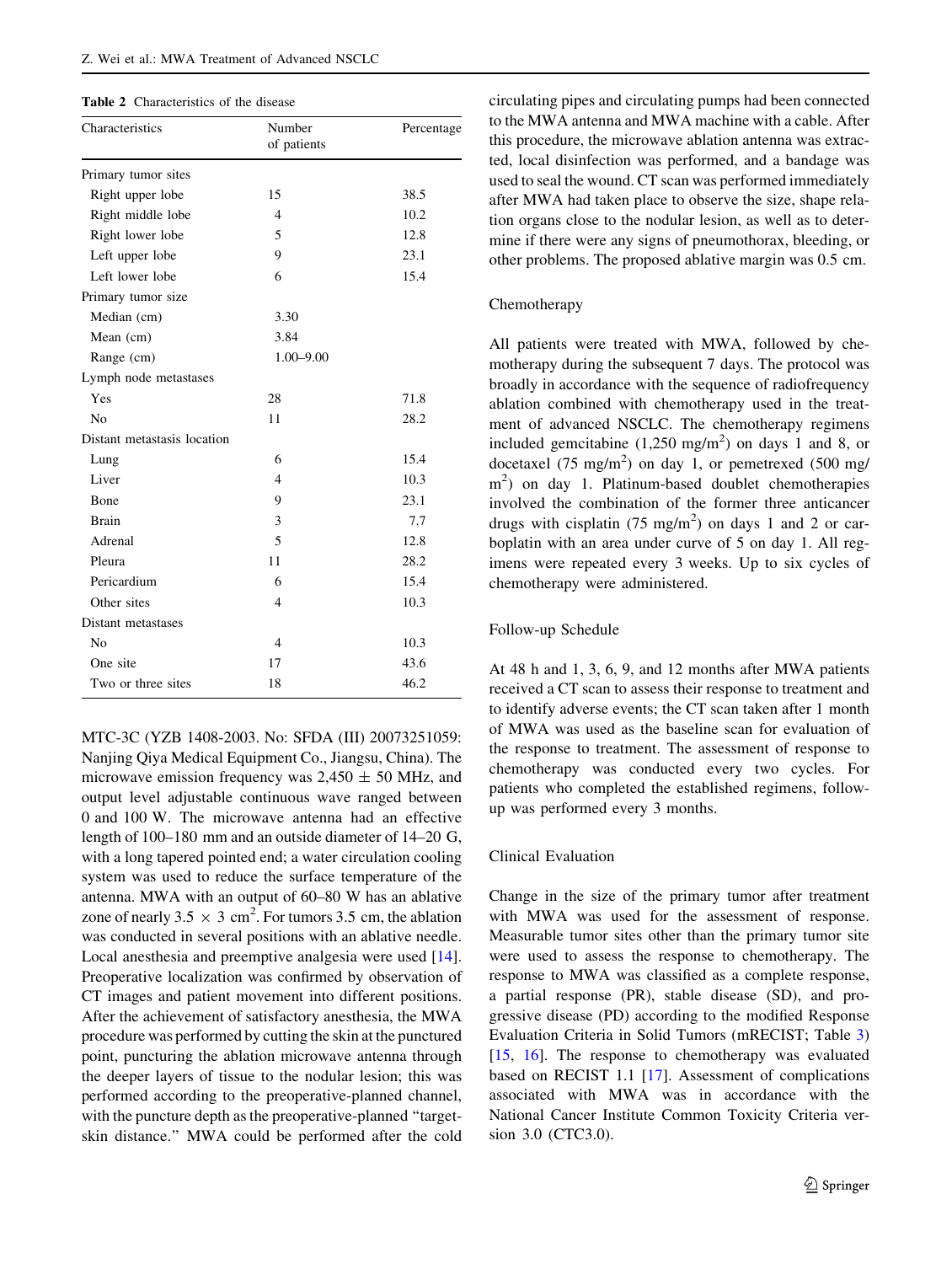| Response                              | Size of CT mass                                                                             | Quality of CT<br>mass                                                  | PET                                                    |
|---------------------------------------|---------------------------------------------------------------------------------------------|------------------------------------------------------------------------|--------------------------------------------------------|
| Complete<br>$(\text{any } 2)$         | Disappearance of<br>the lesion or a<br>presence of a scar<br>$25\%$ of its<br>original size | Cyst or cavity<br>formation.<br>Low density of<br>the entire<br>lesion | SUV 2.5                                                |
| Partial<br>$(\text{any } 1)$          | Decrease of 30 $%$<br>in LD of target<br>lesion                                             | Central necrosis<br>or central<br>cavitation with<br>liquid density    | Decreased<br>SUV or<br>area of<br><b>FDG</b><br>uptake |
| Stable<br>lesion<br>$(\text{any } 1)$ | Decrease of 30 $%$<br>in LD of target<br>lesion                                             | Mass with solid<br>appearance, no<br>central<br>necrosis or<br>cavity  | Unchanged<br>SUV or<br>area of<br>FDG<br>uptake        |
| Progression<br>$(\text{any } 2)$      | Increase of 20 $\%$ in<br>LD of target<br>lesion                                            | Solid mass and<br>invasion of<br>adjacent<br>structures                | Higher SUV                                             |

<span id="page-3-0"></span>Table 3 Modified RECIST criteria used to evaluate treatment response

Target lesions represent tumors treated with RFA

SUV standard uptake value for fluorodeoxyglucose F18 in the PET scan; LD largest diameter of target lesion; FDG fluorodeoxyglucose F18

#### Statistical Analysis

The correlations between therapeutic response to MWA and clinicopathological characteristics were assessed using the  $\chi^2$  test. PFS was calculated from the date of diagnosis or recurrence after surgical resection to the date of progression or death. Overall survival (OS) was calculated from the time of diagnosis to the time of death or the last follow-up. Kaplan–Meier analysis was applied for the assessment of survival. All tests were two-sided, and  $p<0.05$  was considered as being statistically significant. All analyses were performed using SPSS for Windows Version 17.0 (IBM, Chicago, IL).

## Results

## Response to MWA and Chemotherapy

All patients who were enrolled in the study received MWA at their primary tumor sites. A total of 39 percutaneous MWAs for 39 tumors were administrated in the 39 patients. Four (10.3 %) patients were treated with 60 W MWA, and 35 (89.7 %) with 70 W MWA. The median ablation time was 6 (range 4–11) min. Thirty-three (84.6 %) patients achieved a PR, and six (15.4 %) patients exhibited SD (Fig. [1](#page-4-0)). No correlation was found between the response to MWA and the following clinicopathologic characteristics: gender  $(p = 0.0578)$ ; smoking history  $(p = 0.946)$ ; pathology  $(p = 0.883)$ ; stage  $(p = 0.374)$ ; ECOG PS  $(p = 0.177)$ ; and weight loss  $(p = 0.796)$ . All patients were treated with platinum-based doublet chemotherapy post-MWA, with a median of four (range 2–6) cycles. Eleven patients  $(28.2 \%)$  achieved a PR, 18  $(46.2 \%)$ showed SD, and 10 (25.6 %) had PD. The objective response rate (ORR) for the combined treatments was 28.2 % and the disease control rate (DCR) was 74.4 %.

### Survival

At the last follow-up on April 14, 2013, which represented a median follow-up time of 11.2 (range 2.5–29.2) months, 23 patients (59.0 %) exhibited tumor progression and 9 patients (23.1 %) had died. Among the patients with disease progression, 7 had progressed at ablative sites, 15 had developed metastases in lobes other than at the ablative sites or distant sites, and 1 had metastases at both the ablative site and a distant site. The median PFS time was 8.6 months  $(95\% \text{ CI } 5.5-11.9)$  in patients treated with MWA in combination with chemotherapy (Fig. [2\)](#page-5-0). The median OS time was 21.3 months (95 % CI 17–25.4; Fig. [3](#page-5-0)).

# Safety of MWA

Complications associated with MWA included pneumothorax, infection, pleural effusion, and hemothorax; these were observed in 12 (30.8 %), 7 (18.0 %), 7 (18.0 %), and 6 (15.3 %) patients, respectively. In total, 22 patients (56.4 %) suffered from adverse events. No adverse events related to mortality were observed. These adverse events were predominantly of grade 1 or 2 (19/22 [86.4 %]) with the exception of three  $(13.6\%)$  patients with grade 3 pneumothorax, which required chest tube intervention. Adverse events associated with the use of MWA were observed in 12 patients, 7 at 48 h post-MWA.

# Discussion

For advanced NSCLC, chemotherapy especially thirdgeneration platinum-based doublet chemotherapy remains the standard treatment. However, only 30–40 % of patients benefit from treatment. Most patients exhibit tumor progression during the initial therapy, and even patients who achieve disease control will eventually progress. In NSCLC patients, the failure of chemotherapy is often the result of three major factors. The first is distant metastases, the second uncontrolled local sites, and the third is disruption of immune function. The former and the latter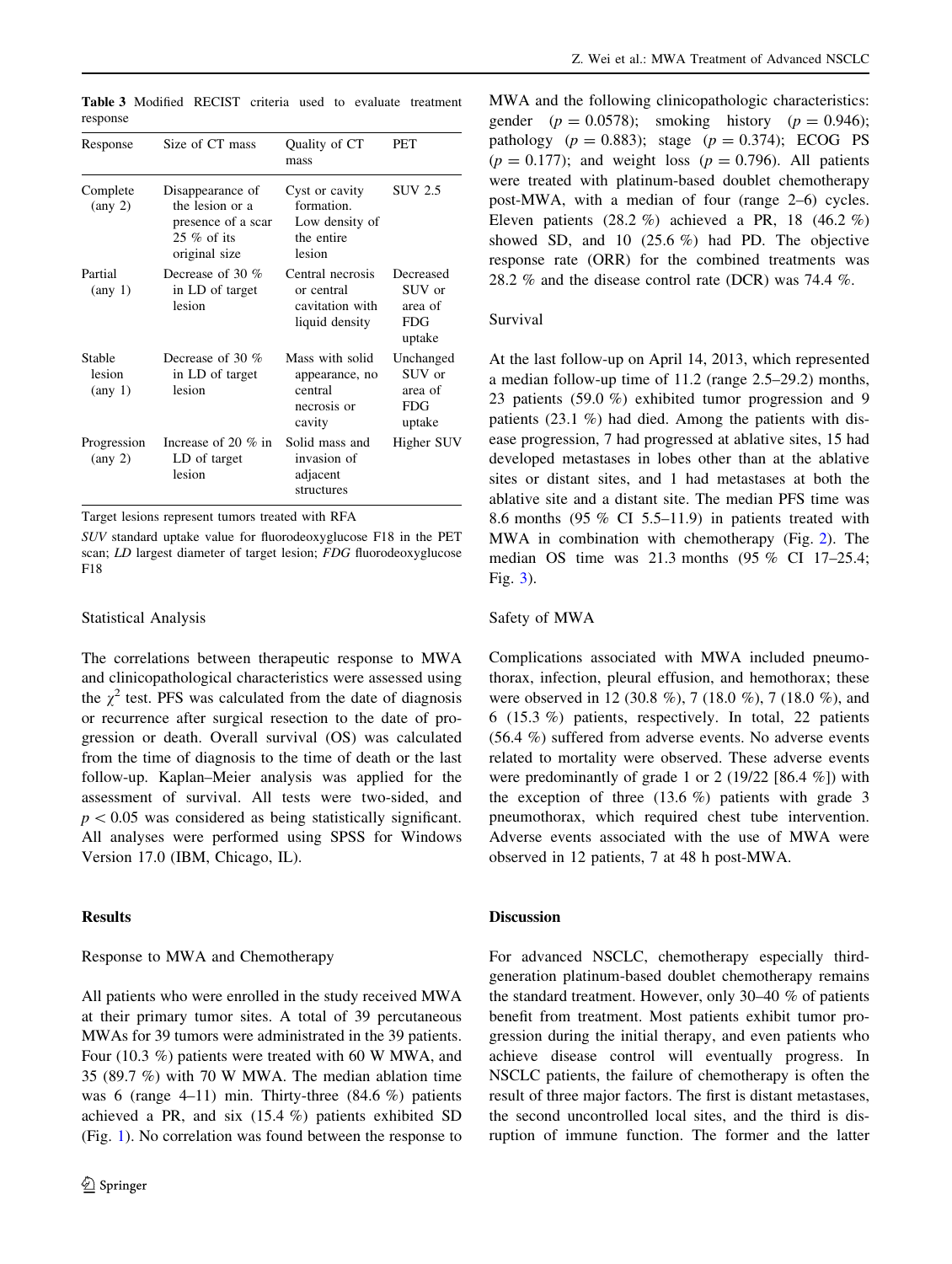<span id="page-4-0"></span>

Fig. 1 A 68-year-old female with the diagnosis of left upper lobe adenocarcinoma at stage IIIb (T2N3M0). 1 A primary tumor with a diameter of 3.4 cm. 2 The positioning image before treatment. 3 Puncture of the ablative antenna into the tumor. 4 The image obtained immediately after MWA; ground glass opacity around the tumor and cavity in the core was observed. 5 The image at 1 month after MWA;

the exudate has disappeared. 6 The image at 3 months after MWA; an irregular cavity has been formed. 7 The image at 6 months after ablation; the tumor has shrunken. 8 The image at 9 months after ablation; the tumor has already shrunken and fibrosis has developed. 9 The image at 12 months after ablation; a fibrotic scar has developed. 10 The image at 24 months after ablation; the fibrotic scar has shrunken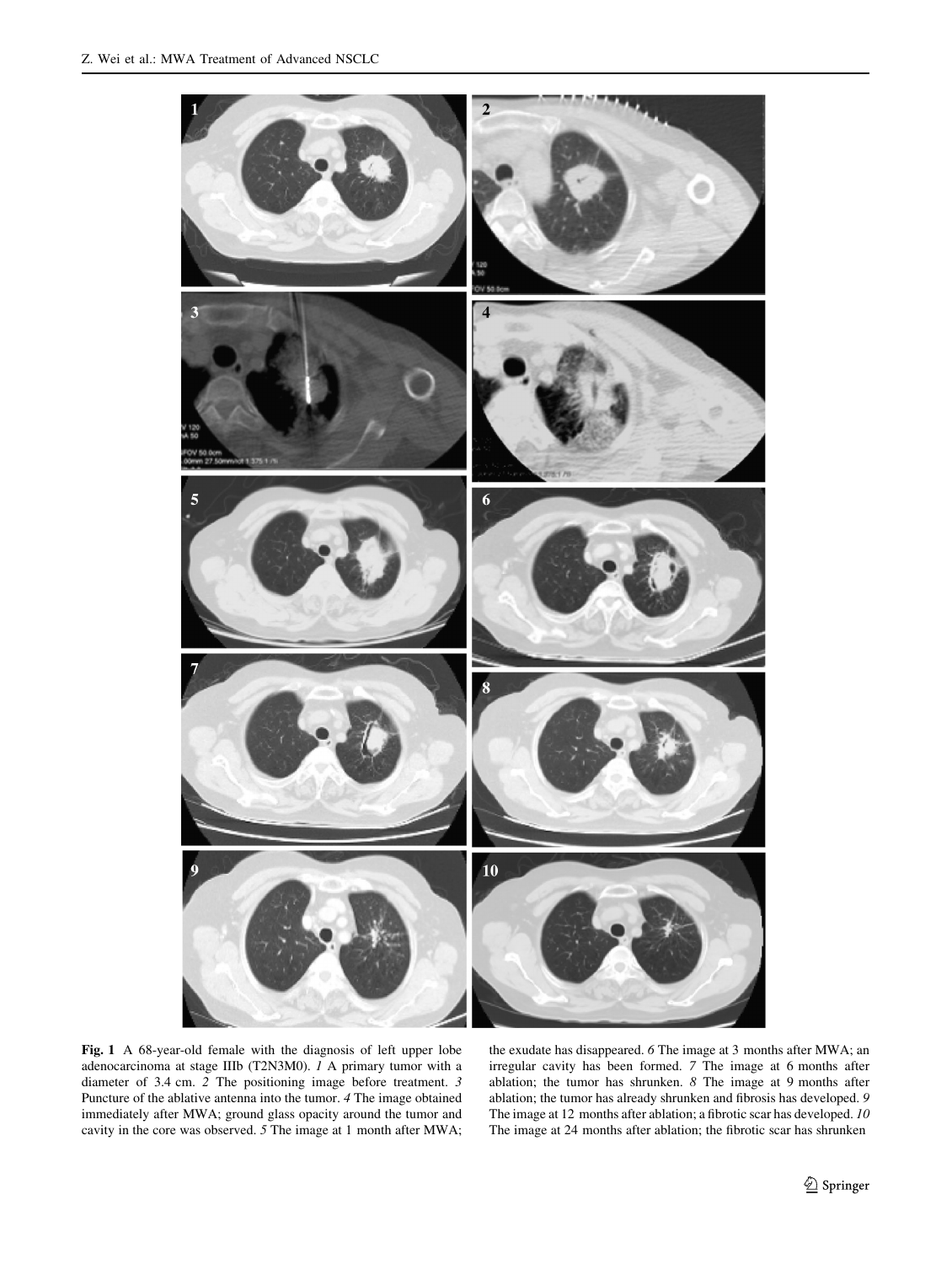<span id="page-5-0"></span>

Fig. 2 Kaplan-Meier plot of progression-free survival times



Fig. 3 Kaplan-Meier plot of overall survival times

factors are often unchangeable. Recently, an increasing number of studies have focused on the second factor. Radiotherapy and percutaneous thermal ablation are deemed as the most powerful therapies for achieving local tumor control. Several studies have explored radiotherapy for primary tumor sites in NSCLC patients. Although the optimal radiotherapy dose remains uncertain, there is no doubt that it can improve the local control rate, palliate the symptoms of the disease, and improve survival. This benefit is mainly restricted to patients with good performance status and those with metastatic NSCLC or oligometastatic NSCLC tumors of limited volume [[18–21\]](#page-6-0). However, long treatment times, radiation damage to normal tissues, and the high cost involved limits the application of radiotherapy.

As an alternative to radical surgery, thermal ablation has been used to treat early-stage patients in the past decade  $[11–13, 22–25]$  $[11–13, 22–25]$  $[11–13, 22–25]$  $[11–13, 22–25]$  $[11–13, 22–25]$ . Multiple studies have verified MWA as a simple, efficient, and safe cancer treatment modality. MWA administered to early-stage NSCLC patients has achieved complete ablation in 95–100 % of patients. Adverse events were observed in 47 % of patients. The median time to recurrence at ablative sites was  $16.2 \pm 1.3$  months. One-year, 2-year, and 3-year survival rates were 65, 55, and 45 %, respectively  $[11–13]$  $[11–13]$ .

In the present study, a partial response to MWA was observed in 33 (84.6 %) patients, which was lower than reported in previous studies  $[11–13]$  $[11–13]$ . We consider that two factors resulted in this significant difference. First was the MWA dose and mean treatment time, which were 60–70 W and 6.7 min, respectively; however, in a previous study they were 70–80 W and 7–12 min, respectively. Second was the type of patient enrolled in the study; in our study, they were primary NSCLC patients, but in previous studies some had metastatic lung malignancy.

We explored the efficacy of MWA in combination with chemotherapy in advanced NSCLC patients. The ORR was 28.2 % and the DCR was 74.4 %. The ORR was similar to that reported in previous studies involving first-line doublet platinum-based chemotherapy in advanced NSCLC patients. However, the DCR in our study was superior to that reported in previous studies.

We also attempted to determine whether MWA in combination with first-line platinum-based chemotherapy could improve survival. The median PFS of enrolled patients was 8.7 months. In previous studies the median PFS in the Chinese population treated with platinum-based doublet chemotherapy was reported to range from 4.6 to 6.8 months [\[7](#page-6-0), [26\]](#page-7-0). The combination of MWA and chemotherapy seemed to improve the PFS dramatically. To date, there have been no reports regarding the efficacy of MWA combined with chemotherapy in the treatment of advanced NSCLC. Several studies concerning the combination of radiofrequency ablation and chemotherapy in advanced NSCLC have shown that this approach could improve OS compared with chemotherapy alone; the median OS time ranged from 16.8 to 42 months [[27–29\]](#page-7-0). In the current study the median OS time was 21.3 months, which was similar to that reported in previous studies. We suppose that the improved PFS was mainly due to the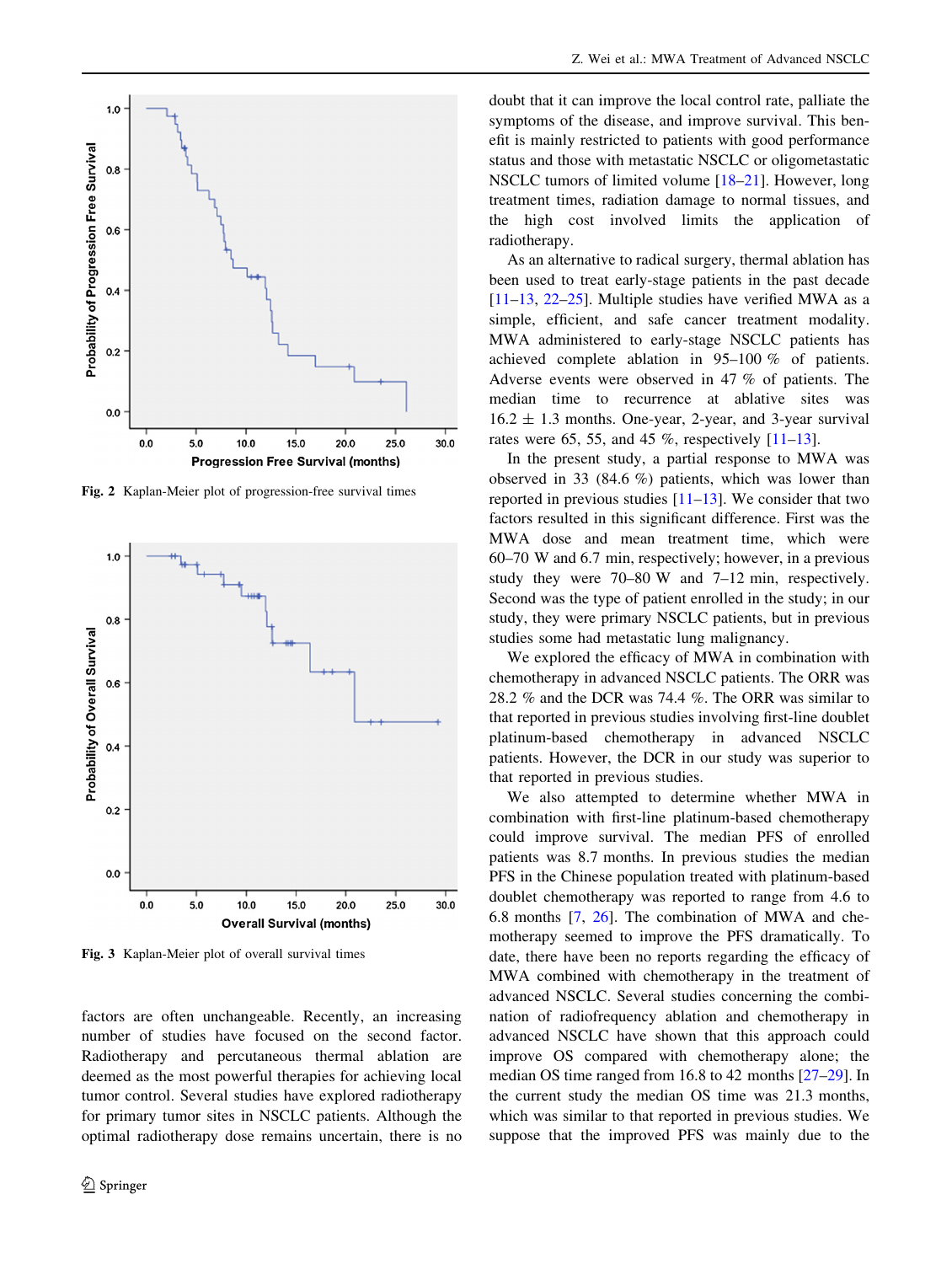<span id="page-6-0"></span>decrease in tumor burden and the synergistic interaction between MWA and chemotherapy. Lee et al. [[30\]](#page-7-0) verified that 18F-fluorodeoxyglucose-positron emission tomography (FDG-PET) imaging could be used to assess the prognostic value of tumor burden. An increase in total metabolic tumor volume (MTV) was associated with increased risk of progression and death [\[31](#page-7-0)]. For nonsurgical NSCLC patients, MTV, total lesion glycolysis and the standardized uptake value could be used as prognostic factors for OS independent of clinical stage [[32\]](#page-7-0). Moreover, the Ki-67 level in the ablative sites could be utilized as an independent predictive factor regarding survival [\[33](#page-7-0)]. When NSCLC was treated using MWA, pathological analysis showed the formation of necrosis in the ablative zones [[34,](#page-7-0) [35](#page-7-0)], and PET scans revealed no residual FDG activity in the ablated tumor sites [[36](#page-7-0)]. Furthermore, tumor ablation will increase the level of interleukin (IL)-6 and IL-10; IL-6 promotes the progression of tumors. However, subsequent chemotherapy will inhibit tumor progression [\[37](#page-7-0)]. The decrease in tumor burden and the synergistic interaction between MWA and chemotherapy lead to the survival benefits.

Complications were observed in 22 (56.4 %) patients, which was a higher number than reported in previous studies involving early-stage lung cancer [11–13]; perhaps the baseline pulmonary disease and the advanced disease stage of patients resulted in this difference. However, serious adverse events were observed with a frequency of only 13.6 %. Consequently, the overall toxicity was tolerable. Considered overall, advanced NSCLC patients could benefit from MWA in combination with chemotherapy.

Acknowledgments The authors thank Hui Wang and Jian Zhu for medical writing assistance.

Conflict of interest Zhigang Wei, Xin Ye, Xia Yang, Aimin Zheng, Guanghui Huang, Xiang Ni, Wenhong Li, Jiao Wang, and Xiaoying Han have no conflicts of interest or financial disclosures to report.

#### References

- 1. Ahmedin J, Freddie B, Melissa M (2011) Global cancer statistics. CA Cancer J Clin 61:69–90
- 2. Jemal A, Murray T, Ward E et al (2005) Cancer statistics. CA Cancer J Clin 55:10–30
- 3. Mok TS, Wu YL, Thongprasert S et al (2009) Gefitinib or carboplatin-paclitaxel in pulmonary adenocarcinoma. N Engl J Med 361:947–957
- 4. Rosell R, Moran T, Queralt C et al (2009) Screening for epidermal growth factor receptor mutations in lung cancer. N Engl J Med 361:958–967
- 5. Maemondo M, Inoue A, Kobayashi K et al (2010) Gefitinib or chemotherapy for non-small-cell lung cancer with mutated EGFR. N Engl J Med 362:2380–2388
- 6. Mitsudomi T, Morita S, Yatabe Y et al (2010) Gefitinib versus cisplatin plus docetaxel in patients with non-small-cell lung cancer harbouring mutations of the epidermal growth factor receptor (WJTOG3405): an open label, randomised phase 3 trial. Lancet Oncol 11:121–128
- 7. Zhou C, Wu YL, Chen G et al (2011) Erlotinib versus chemotherapy as first-line treatment for patients with advanced EGFR mutation-positive non-small-cell lung cancer (OPTIMAL, CTONG-0802): a multicentre, open-label, randomised, phase 3 study. Lancet Oncol 12:735–742
- 8. Takahashi T, Sonobe M, Kobayashi M et al (2010) Clinicopathologic features of non-small-cell lung cancer with EML4- ALK fusion gene. Ann Surg Oncol 17:889–897
- 9. Kwak EL, Bang YJ, Camidge DR et al (2010) Anaplastic lymphoma kinase inhibition in non-small-cell lung cancer. N Engl J Med 363(18):1693–1703
- 10. Furukawa K, Miura T, Kato Y et al (2005) Microwave coagulation therapy in canine peripheral lung tissue. J Surg Res 123:245–250
- 11. Wolf FJ, Grand DJ, Machan JT et al (2008) Microwave ablation of lung malignancies: effectiveness, CT findings, and safety in 50 patients. Radiology 247:871–879
- 12. Abbas G, Pennathur A, Landreneau RJ et al (2009) Radiofrequency and microwave ablation of lung tumors. J Surg Oncol 100:645–650
- 13. He W, Hu XD, Wu DF et al (2006) Ultrasonography-guided percutaneous microwave ablation of peripheral lung cancer. Clin Imaging 30:234–241
- 14. Cliff, Philipp, Robin et al. (2005) The efficacy of preemptive analgesia for acute postoperative pain management: a meta-analysis. Anesth Analg 100: 757–773
- 15. Goldberg SN, Grassi CJ, Cardella JF et al (2005) Image-guided tumor ablation: standardization of terminology and reporting criteria. Radiology 235:728–739
- 16. Herrera LJ, Fernando HC, Perry Y et al (2003) Radiofrequency ablation of pulmonary malignant tumors in nonsurgical candidates. J Thorac Cardiovasc Surg 125(4):929–937
- 17. Watanabe H, Okada M, Kaji Y et al (2009) New response evaluation criteria in solid tumours-revised RECIST guideline (version 1.1). Gan To Kagaku Ryoho 36:2495–2501
- 18. Hasselle MD, Haraf DJ, Rusthoven KE et al (2012) Hypofractionated image-guided radiation therapy for patients with limited volume metastatic non-small cell lung cancer. J Thorac Oncol 7:376–381
- 19. Reinfuss M, Mucha-Malecka A, Walasek T et al (2011) Palliative thoracic radiotherapy in non-small cell lung cancer. An analysis of 1250 patients. Palliation of symptoms, tolerance and toxicity. Lung Cancer 71:344–349
- 20. Bezjak A, Dixon P, Brundage M et al (2002) Randomized phase III trial of single versus fractionated thoracic radiation in the palliation of patients with lung cancer (NCIC CTG SC.15). Int J Radiat Oncol Biol Phys 54:719–728
- 21. Nestle U, Nieder C, Walter K et al (2000) A palliative accelerated irradiation regimen for advanced non-small-cell lung cancer vs. conventionally fractionated 60 GY: results of a randomized equivalence study. Int J Radiat Oncol Biol Phys 48:95–103
- 22. Simon CJ, Dupuy DE, DiPetrillo TA et al (2007) Pulmonary radiofrequency ablation: long-term safety and efficacy in 153 patients. Radiology 243:268–275
- 23. Schneider T, Reuss D, Warth A et al (2011) The efficacy of bipolar and multipolar radiofrequency ablation of lung neoplasms - results of an ablate and resect study. Eur J Cardiothorac Surg 39:968–973
- 24. Lencioni R, Crocetti L, Cioni R et al (2008) Response to radiofrequency ablation of pulmonary tumours: a prospective, intention-to-treat, multicentre clinical trial (the RAPTURE study). Lancet Oncol 9:621–628